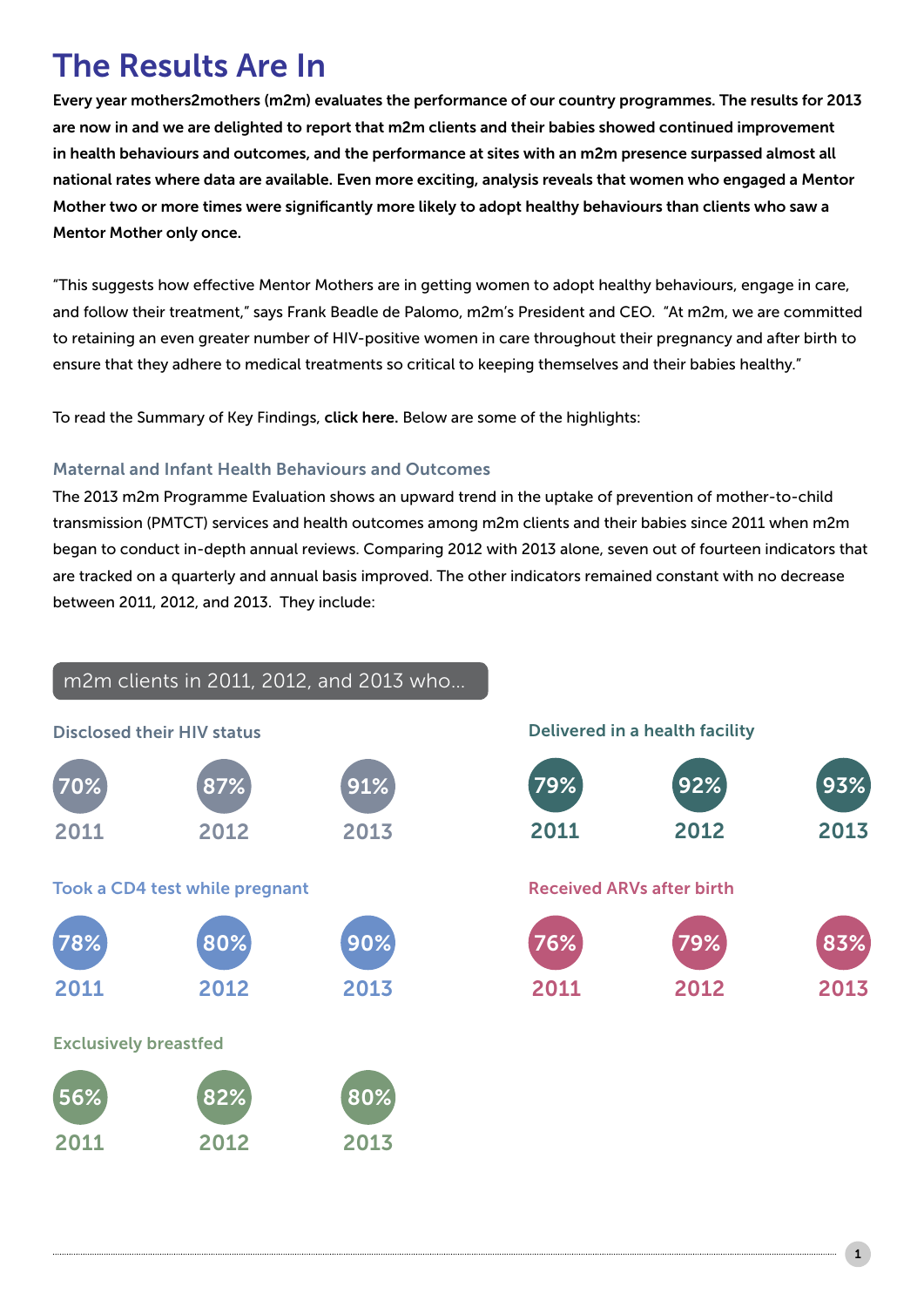# Babies of m2m clients in 2011, 2012, and 2013 who…



## Babies of m2m clients who tested positive for HIV at 6-8 weeks



## National Comparisons

m2m also compared our in-country performance with national rates. Where comparative statistics are available within countries, m2m clients exceeded key national outcomes reported in the 2013 UNAIDS Report on the Global AIDS Epidemic\*, including:

# HIV-positive women taking ARVs/ART during pregnancy

|                     | <b>Nationally*</b> | m2m clients |
|---------------------|--------------------|-------------|
| Kenya               | 53%                | 96%         |
| Lesotho             | 58%                | 94%         |
| <b>Malawi</b>       | 60%                | 92%         |
| <b>South Africa</b> | 83%                | 98%         |
| <b>Swaziland</b>    | 83%                | 94%         |
| Uganda              | 72%                | 97%         |

# Babies born to HIV-positive mothers who received ARVs prophylactically

|                     | <b>Nationally*</b> | m2m clients |
|---------------------|--------------------|-------------|
| Kenya               | 57%                | 91%         |
| Lesotho             | not avail.         | 96%         |
| Malawi              | 54%                | 95%         |
| <b>South Africa</b> | 84%                | 99%         |
| <b>Swaziland</b>    | 69%                | 91%         |
| Uganda              | not avail.         | 85%         |

Babies born to HIV-positive mothers tested at 6-8 weeks to determine if they had been infected with HIV

|                     | <b>Nationally*</b> | m2m clients |
|---------------------|--------------------|-------------|
| Kenya               | 39%                | 92%         |
| Lesotho             | not avail.         | 90%         |
| <b>Malawi</b>       | 4%                 | 85%         |
| <b>South Africa</b> | 85%                | 92%         |
| <b>Swaziland</b>    | 81%                | 76%         |
| Uganda              | not avail.         | 96%         |